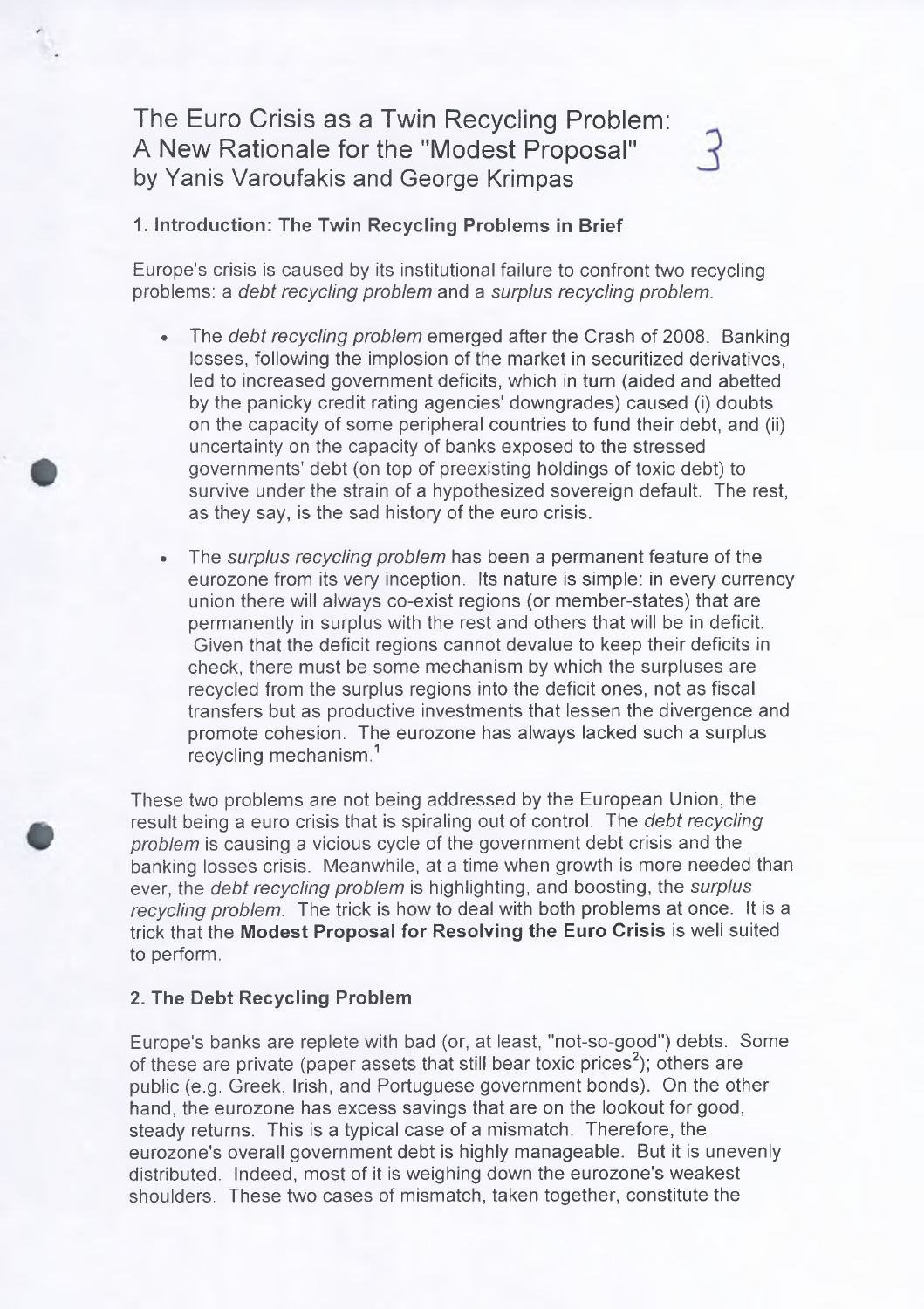eurozone's overall *debt recycling problem.* A rational response to this problem would be to find ways to re-balance the existing debt-loss combination in a manner that (a) shrinks the sum of debts and bank losses without (b) giving rise to so-called moral hazard problems (that is, without creating incentives to those responsible for the debts and the losses to create some new debts and losses in the hope of another "cavalry" coming to the rescue). The **Modest Proposal** provides exactly this combination of (a) and (b) by means of its Policies 1 and 2.

The reader can peruse the **Modest Proposal** to see how exactly the proposed mechanism would work. Here, we just want to focus on the essence of what is proposed:

- For the troubled governments: A **conversion loan** for the part of their debts that do not exceed the Ell's limits (see Policy 1 of the **Modest Proposal).**
- For the troubled banks: **Fresh capital** raised from European taxpayers (through the European Financial Stability Fund) in return for shares, the future sale of which will repay the taxpayers with interest (see Policy 2 of the **Modest Proposal).**

Let's take these two suggestions one at a time, beginning with the second point. The idea is crystal clear and it is summed up in the **Modest Proposal's** Policy 2: banks must be cleansed and re-capitalized. Since the existing stockholders will resist any such process tooth and nail (so as to retain their hold over "their" banks), they must be expropriated by the EU. For it would make a nonsense of all the talk of moral hazard should those owners (who allowed their banks to become utterly dependent on the kindness of the European Central Bank for their survival) be allowed to continue to pose as owners, courtesy of an endless stream of public monies. The sole solution that simple capitalist principles dictate is for the European Union to force the banks that fail proper solvency tests to receive EFSF capital in exchange for equity that the EFSF holds until the day when its sale will pay back the European taxpayers (with interest). End of story.

Let us now turn to the idea of what effectively amounts to a **conversion loan** to indebted states -- one that is financed by eurobonds issued by the ECB (see Policy 1 of the **Modest Proposal).** Under the current arrangement (the massive Greek loan, the EFSF loan for Ireland, the one that is now being prepared for Portugal, etc.), the weakest states are indebted to the strongest lenders. But -- and this is crucial -- in the process, this arrangement, systemically, makes collateral victims of the marginal member-states which are dragged into effective insolvency, following the domino chain from weaker to stronger. Ultimately, there is no breaking mechanism that will stop this chain reaction from culling even the strongest.

Our Policy 1 is the equivalent of a *conversion loan* that efficiently effects transition from overhang and overleveraging to fiscal and financial viability. It charts the conversion's institutional implementation thus: The European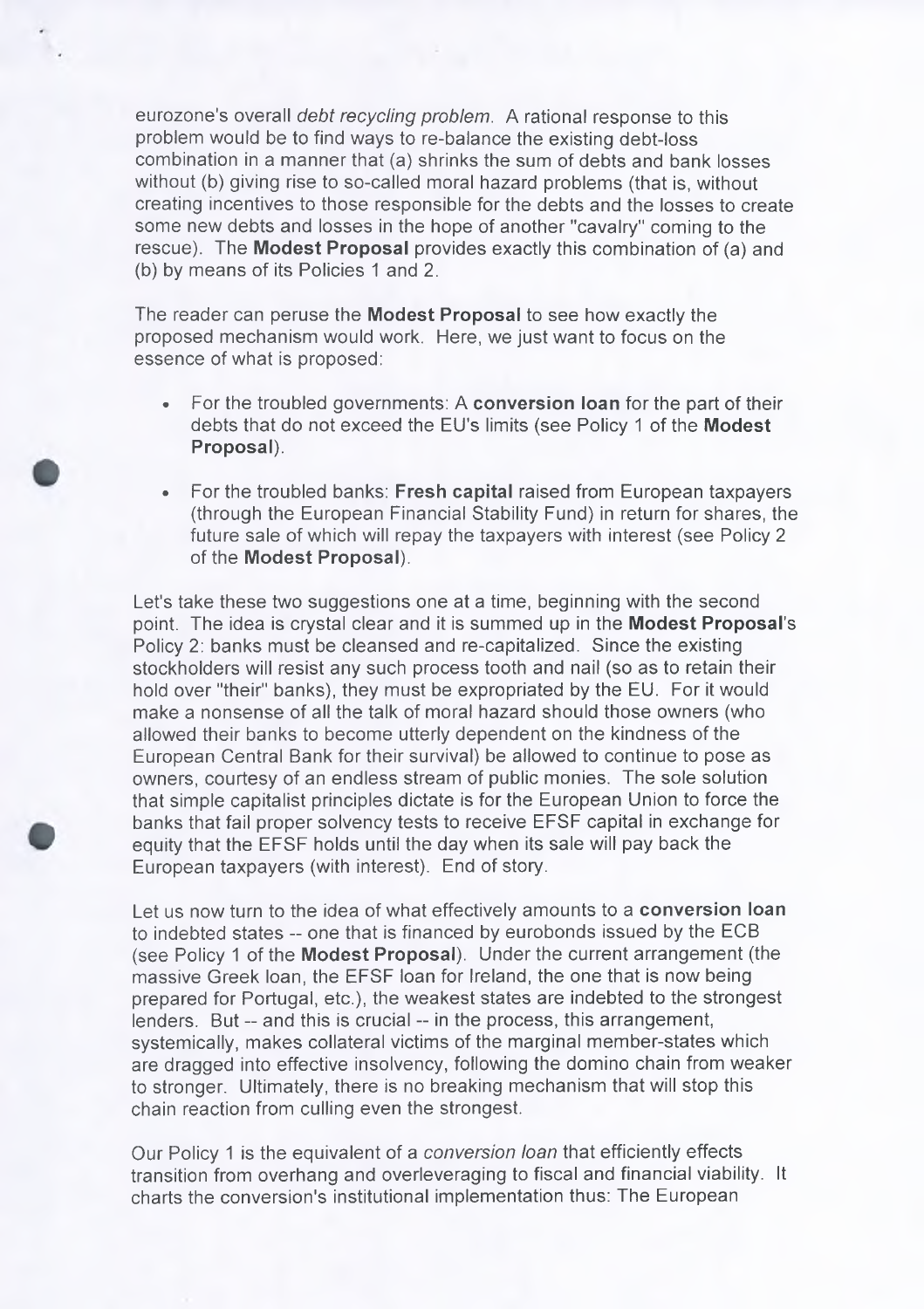Central Bank, upon request, accepts a transfer of Maastricht compliant tranche (up to 60% of debt to GDP) euro-sovereign debt from euro-member countries' liabilities to its own liabilities, and services this debt to maturity when it returns the capital obligation to the respective member states for repayment. The ECB may finance this operation by issuing its own timeprofile family of bonds. It thus conducts monetary policy according to its mandate and in pursuit of its own target.

At this point of our narrative, a poignant objection will be heard: "Your proposal asks of the ECB to perform not monetary policy, which is its remit, but fiscal policy! This is not allowed! It is beyond the pale!" But is it beyond the pale? Is it true that Policy 1 falls under the heading of "fiscal policy" and thus outside the realm that is the ECB's natural habitat? We most certainly do not think so. Let us explain:

Collective debt management in our European currency union is a kind of interface, as much monetary as fiscal policy. It is fiscal policy when debt is newly *issued.* However, once it is issued, the manner in which it is *serviced* can be another matter. To be blunt, *debt management* is part and parcel of *monetary*, not fiscal, policy. According to Policy 1, the ECB will not be issuing member-country sovereign debt. It will be issuing its own supra-sovereign eurozone debt, as and when it deems right in pursuit of its own monetary policy objective, the monetary counter-inflation targeting rule.<sup>3</sup>

To further underline the nature of this defining *differentia specifica,* the ECB does not (strictly speaking) *need to* issue its own new debt in order to service seasoned debt. It could just as well do this by creating new money (as the Fed has been doing). What Policy 1 is proposing is that, instead of quantitative easing US-style, the ECB borrows from the market for monetary policy purposes, recoup these monies long-term from the eurozone's member-states and *make money in the process* (therefore strengthening its own balance sheet). How much clearer can this be? And why is this inconsistent with the ECB's remit?

## **3. The Surplus Recycling Problem**

The surplus recycling problem is fundamentally different from the budget recycling problem. One difference is that, as mentioned in the introduction, it is a problem that was built into the very architecture of the eurozone: a currency union lacking a surplus recycling mechanism.<sup>4</sup> Nonetheless, the Crisis not only brought up the *debt recycling problem* but it also highlighted the great importance of solving the pre-existing *surplus recycling problem.* Thankfully, the solution to the former opens up a broad window into a remedy for the latter.

The crux of the *surplus recycling problem* is a foundational asymmetry within a currency union: especially after a crisis hits, countries on the deficit side of payments suffer deflation while countries on the surplus side do not suffer inflation. The problem is thus cumulative as the debt crisis forces deficit countries to adopt austerity measures of increasing savagery which,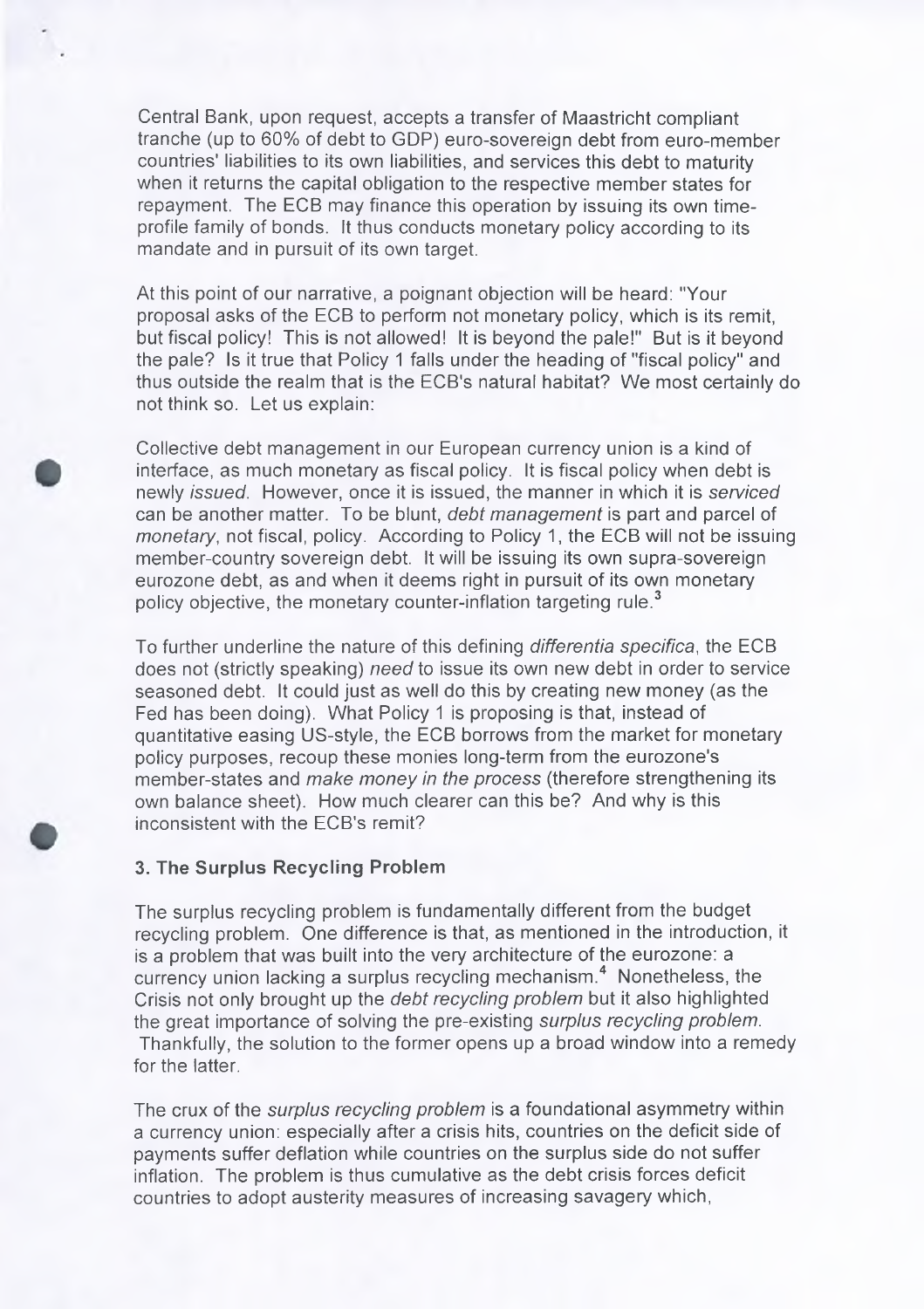unsurprisingly, exacerbate further the *surplus recycling problem* -- the result being an increasing debt-to-GDP ratio (courtesy of the worsening *debt recycling problem)* and decreasing growth (courtesy of the accelerating *surplus recycling problem).*

The reader, at this point, would be excused to think that a solution to the eurozone's *surplus recycling problem* may be a bridge too far. That to sort out a long standing original sin of a problem when the eurozone is struggling with its *debt recycling problem* is simply to ask too much. Not so. The institution that could solve the *surplus recycling problem* at a time when growth is most needed not only exists but it is twice the size of the World Bank: the European Investment Bank (EIB).

But if it exists, we hear the reader ask, why has it not been solving the eurozone's *surplus recycling problem* all along? For a very simple reason: because, as things currently stand, every investment project financed and supervised by the EIB requires 50% of its cost to come from the memberstate that benefits from it. And since the member-states that need investment most are those that have the least cash to invest, the EIB is itself constrained from investing into potentially lucrative projects in the European periphery. Hence our Policy 3, which makes a simple, uncontroversial suggestion: that the 50% of project funding, which so far must be sourced by means of national borrowing by the member-state, should be funded by the ECB's net eurobond issues, and not count as part of the member-state's national debt. This way, the combined forces of the ECB and the EIB act as a major boost to the recycling mechanism that the eurozone is so sorely missing. Indeed, the EIB (with ECB backing) metamorphoses into the surplus recycling mechanism, the engine of growth, that the eurozone craves.

## **4. A Note on Debt Restructuring**

In recent weeks, the debate we should have had long ago finally began: After a year or so of being in denial, Europe's powers that be began to mention the forbidden terms "debt restructuring," "haircut," etc. Greece provided the opening for this discussion but, we are convinced, the issue extends well beyond the Hellenic borders. **Elsewhere** we have explained why the debt restructure is as inevitable (given the present course that the eurozone is following) as it is threatening. Now, a most appealing facet of the **Modest Proposal** is that it renders the whole debt restructuring question almost irrelevant. In effect, it throws this destructive debate into history's dustbin.

Why? Because, if the **Modest Proposal** is adopted, all sovereign debt is honored, full stop. In addition, the banks will cease to function as a flock of albatrosses around the ECB's neck. One ought to remember that finance is not like a nuclear power station, whose meltdown necessarily entails costly solutions that burden really existing and suffering taxpayers. It is a *convention* and like all conventions is governed by *authority -* the other name of confidence. So long as Europe has authority, which in practical terms means so long as the ECB has authority, the euro problem has a financial solution in the form of Policies 1 and 2 as per the **Modest Proposal.** An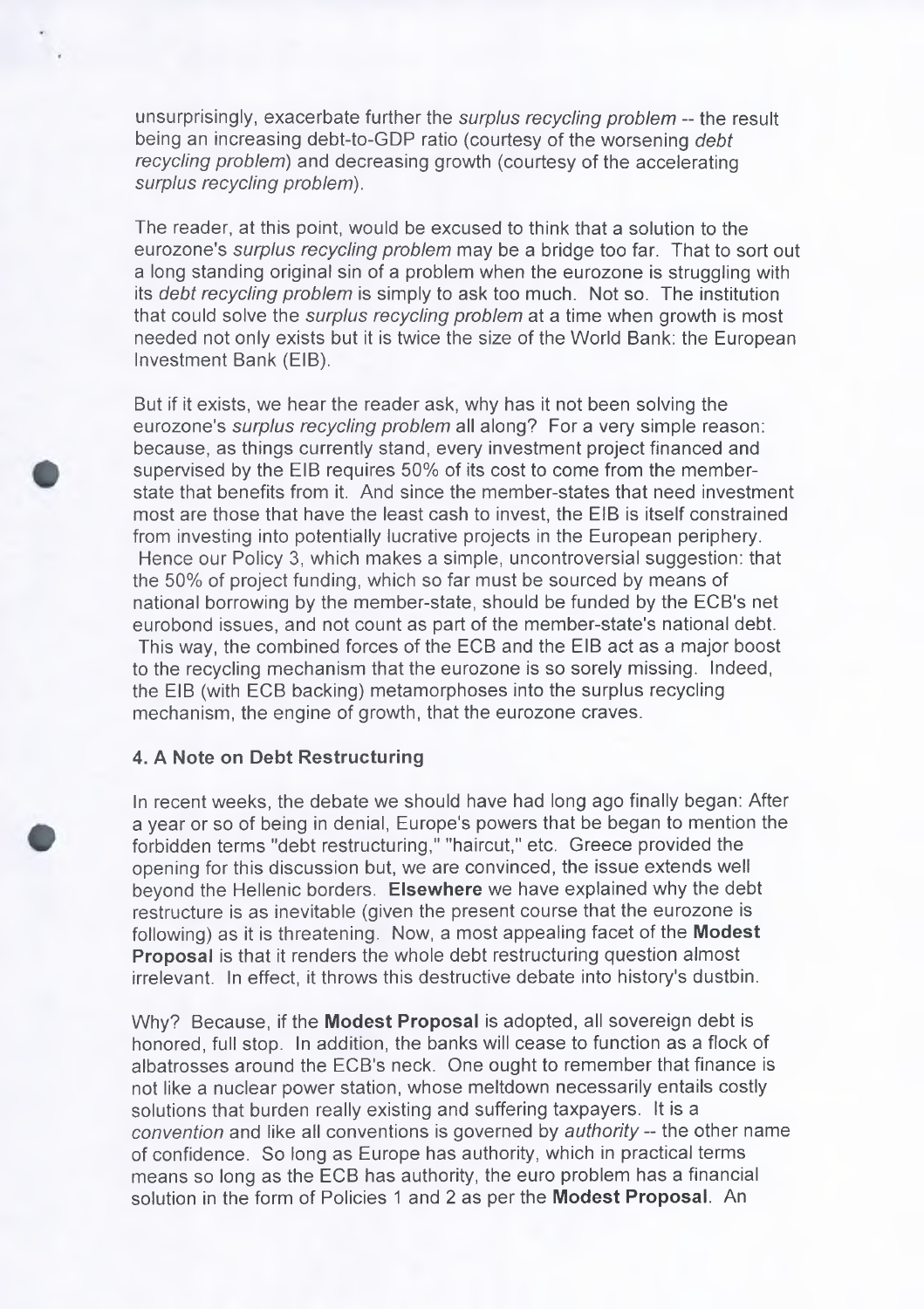appropriately designed equivalent to a *conversion loan* (financed by an issue of ECB-backed eurobonds) and a bank recapitalization by the EFSF will kill off the threatening sovereign debt overhang which is, simultaneously, a solvency (not just illiquidity) problem of the private financial sector. Thus, the whole mountain of Europe's government debts and banking losses will be effectively restructured without a single nosebleed.

## **5. Conclusion**

The point of our piece was to demonstrate that the **Modest Proposal** for Overcoming the Euro Crisis is: (a) *modest* (in that it is explicitly designed to not require any EU Treaty changes whatsoever, in particular the no-fiscaltransfer and no-bailout provisions), and (b) *practical* (in that it simultaneously tackles the three related levels of the euro crisis: the banking system, sovereign debt, and competitiveness-through-investment).

We argue that the proposed remedy for the debt crisis of the European periphery involves no fiscal transfer whatsoever. It offers strictly a financial solution to the strictly financial *debt recycling problem* — without fiscal cost for any taxpayer. In effect, the proposed intervention *decouples* the decentralized *fiscal* process of issuing new debt from the *financial* necessity to issue new debt in order to service existing debt - and thus leaves the second to be dealt with by exclusively *financial* means (without excusing the debt obligation of the original issuer). The debt overhang is thus *decoupled from* the moral burden of the original debt — moral hazard is made explicit and serves to constrain all debt beyond the Maastricht compliant transferable tranche. Therefore, the mechanism is also *efficient* at the eurozone level in that it strengthens the armory of eurozone centralized monetary policy while usefully relieving the profoundly structural burden on eurozone memberstates, thus providing the needed remedy to the euro's faulty design: its fundamental architecture which deprives members of a monetary instrument without a countervailing substitute.

By dealing with the sovereign debt issue without any new loans to insolvent states, the **Modest Proposal** frees the European Financial Stability Fund from the awful task of lending to insolvent states (at usurious interest rates) and thus allows it to play a new, thoroughly decent role: that of recapitalizing the eurozone's failing banking sector. And in the same breath, it creates a new instrument (the ECB-backed eurobond) which breathes new life into the European Investment Bank and allows it to be transformed into Europe's surplus recycling mechanism.

But then again, if the solution is so simple, why is Europe resisting it? Why are "moral hazard" and the "sanctity of debt" used as hefty sticks by which to beat proposals like this back into their pen and off the discussion table?

The true answer is one that involves political considerations,<sup>5</sup> simple incompetence, a misguided identification of the surplus countries' ruling class's perceived self interest with 'fiscal discipline', pure and simple concerns about the effect of a crisis resolution on the elites' capacity to keep their